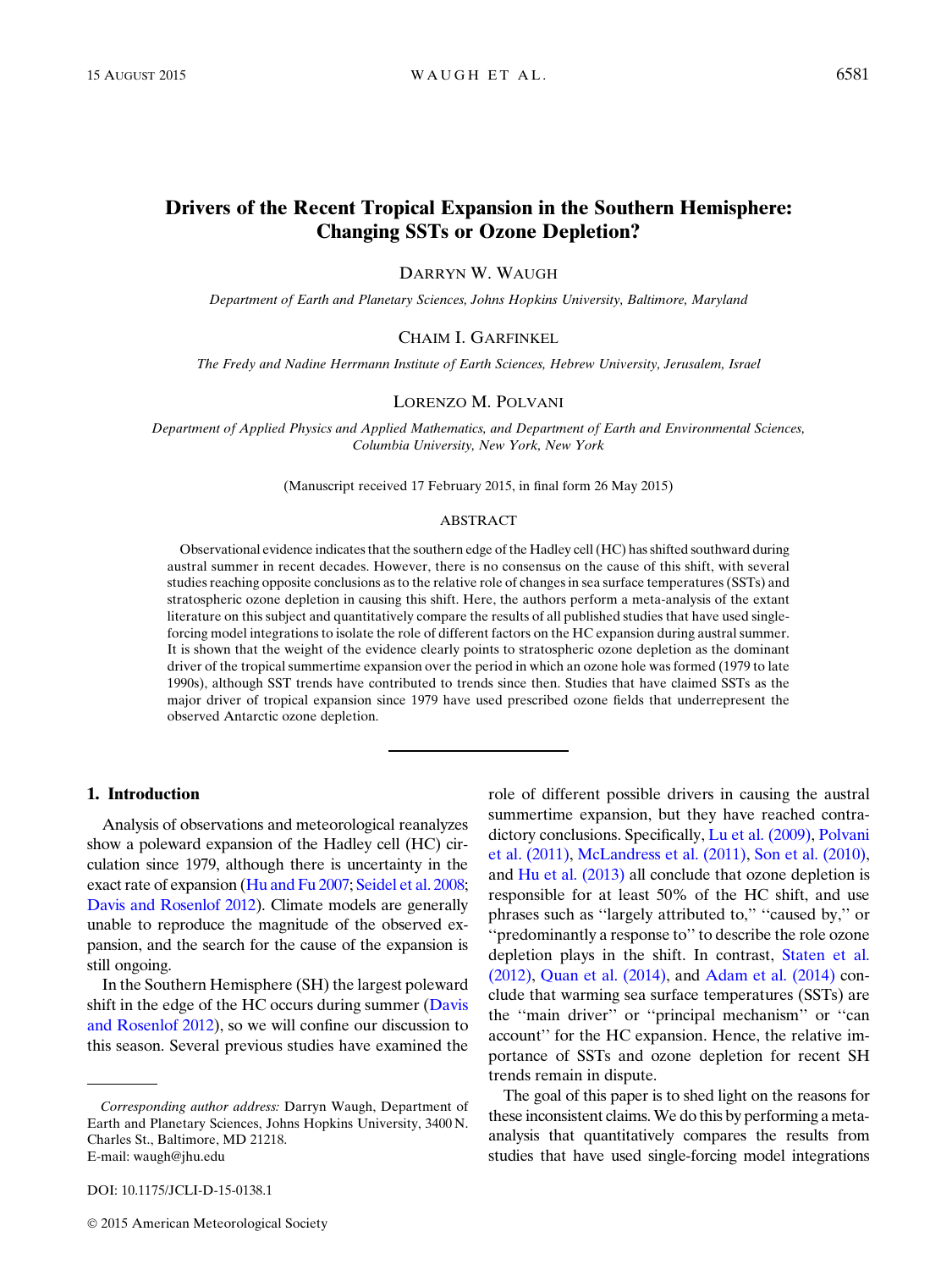<span id="page-1-0"></span>

| No. | Reference                 | Abbreviation | Model(s)       | <b>SSTs</b> | Ozone      | Perturbation | Period     | Evolution  |
|-----|---------------------------|--------------|----------------|-------------|------------|--------------|------------|------------|
|     | Son et al. (2009)         | Son          | CMIP3 multi    | Coupled     | Prescribed | Fixed O3     | 1960-99    | Transient  |
|     | Polvani et al. (2011)     | Pol          | CAM3           | Prescribed  | prescribed | GHG+SST      | 1960, 2000 | Time slice |
|     | McLandress et al. (2011)  | McL          | <b>CMAM</b>    | Coupled     | Chemistry  | <b>GHG</b>   | 1979–2000  | Transient  |
| 4   | Staten et al. (2012)      | <b>Stat</b>  | AM2.1          | Prescribed  | Prescribed | <b>SST</b>   | 1870, 2000 | Time slice |
| 5.  | Hu et al. (2013)          | Hu           | CMIP5 multi    | Coupled     | Prescribed | <b>GHG</b>   | 1979-2005  | Transient  |
| 6   | <b>Ouan et al.</b> (2014) | Ouan         | CAM4           | Prescribed  | Prescribed | <b>SST</b>   | 1979-2012  | Transient  |
|     | Garfinkel et al. (2015)   | <b>THIS</b>  | <b>GEOSCCM</b> | Prescribed  | Chemistry  | <b>SST</b>   | 1979-2009  | Transient  |

TABLE 1. Specifications of integrations performed in previous studies.

to isolate the role of SSTs and other factors on the HC expansion in the SH. For simplicity, and to avoid adding further confusion, we consider a single metric for the HC extent that is common to all studies and then scrutinize the specifics (e.g., applied forcings and integration length) of the model runs analyzed in each paper. We conclude that the weight of the evidence clearly points to stratospheric ozone depletion as the dominant driver of the expansion of the HC since 1979. The single-forcing modeling studies that have claimed SSTs to be the major influence on tropical expansion are shown here to have used prescribed ozone fields that grossly underrepresent Antarctic ozone depletion.

## 2. Methods

In this analysis we quantitatively compare the results from several previous studies (listed in [Table 1\)](#page-1-0) that have used single-forcing model integrations to isolate the role of SSTs on the expansion of the Southern Hemisphere HC during austral summer. To help understand the cause of differences among some of these studies, we also examine the HC trends in a new set of integrations using the Goddard Earth Observing System Chemistry– Climate Model (GEOSCCM; [Garfinkel et al. 2015](#page-5-10)).

While all studies isolate the role of different factors in causing changes in the tropospheric circulation, they greatly differ in their design. They differ in 1) whether integrations are from a single model or from multiple models (with the latter being ''ensembles of opportunity'' where other factors differ between the models), 2) whether SSTs are prescribed or computed interactively within the model, 3) whether stratospheric ozone is prescribed as zonal-mean values or computed using interactive chemistry, 4) the forcing agents [SSTs, greenhouse gases  $(GHGs), O<sub>3</sub>$  that are isolated, 5) whether "transient" or ''time-slice'' integrations are performed, and 6) the time periods considered. [Table 1](#page-1-0) lists each of these characteristics for the different studies.

With regard to isolating the response to different forcing agents, the studies varied in whether the impact of SSTs alone or the combined impact of SSTs and

GHGs were isolated. In models with prescribed SSTs the role of  $CO<sub>2</sub>$  and SSTs can be isolated separately, but for coupled atmosphere–ocean models this is not possible and only the combined impact of  $CO<sub>2</sub>$  and SSTs can be isolated. However, previous studies have shown that the response in integrations where both  $CO<sub>2</sub>$  and SSTs change is very similar to the one obtained when only the SSTs change [\(Deser and Phillips 2009;](#page-5-11) [Grise](#page-5-12) [and Polvani 2014\)](#page-5-12).

The studies also differed in the metrics used to quantify changes in the tropospheric circulation, which adds to the confusion. Fortunately, all studies reported the latitude where the meridional mass streamfunction at 500 hPa is zero as a diagnostic of the edge of the HC. We therefore focus on that metric in this paper, as it allows us to perform a meaningful quantitative comparison across this wide array of studies.

For each study we compare the change in the southern edge of the HC in December–February (DJF) for integrations where all forcing fields (SSTs, GHGs, ozone) change (referred to as ''ALL-forcing'') with that for integrations where only SSTs or only GHGs and SSTs change (referred to as ''SST-only'' or ''SST/GHG-only''). To compare results between studies using time-slice or transient integrations, as well as integrations considering different periods, we express the change in the HC edge in degrees latitude per decade. For transient integrations this is the linear trend over the integration period, whereas for time-slice integrations the ''trend'' is the difference between pairs of time-slice integrations divided by number of years between SSTs fields used in the integrations [e.g., 40 yr for [Polvani et al. \(2011\)\]](#page-5-4). An exception is the analysis of [Staten et al. \(2012\):](#page-5-8) They examined the difference between 1870 and 2000 time slice integrations, but as the rates of increase of  $CO<sub>2</sub>$  and SSTs were not constant over this period we divide the difference between their integrations by a time less than 130 years to account for the change in  $CO<sub>2</sub>$  growth rate. Specifically, we divide by 60 years, which is approximately the number of years required for the 1870 to 2000 increase in  $CO<sub>2</sub>$  (81 ppmv) to occur if the average growth rate was the same as that from 1960 to 2000  $(1.3 \text{ ppm yr}^{-1})$ .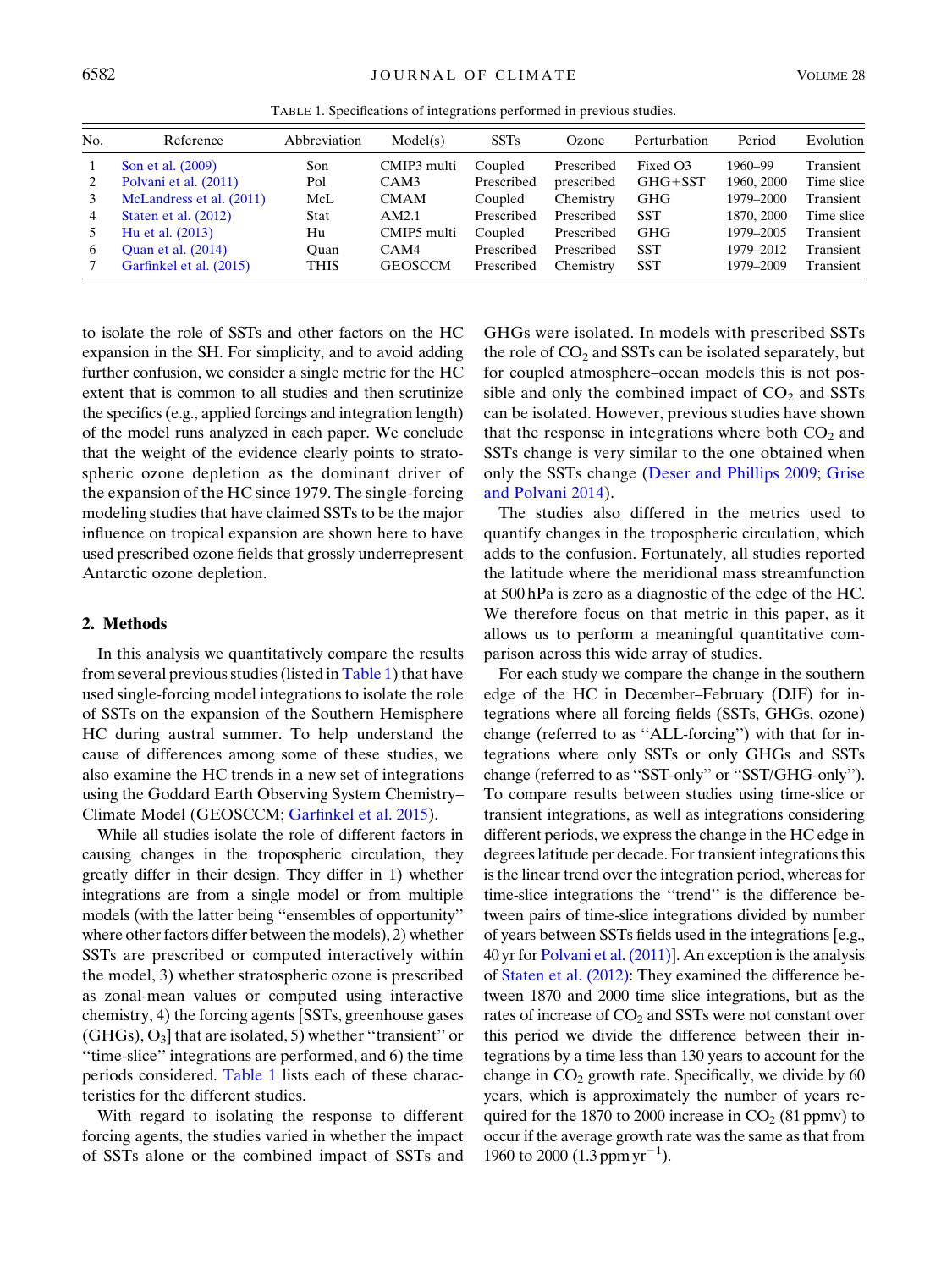<span id="page-2-0"></span>

FIG. 1. Trends in December–February (DJF) HC edge for integrations with ALL-forcing (black) and SST/GHG (red) integrations from (a) previous studies and (b) this study; see [Table 1](#page-1-0) for abbreviations. Trends in (b) are for (left) 1980–99 and (right) 1980–2009. Errors bars correspond to twice the standard error for the Son, Hu, and THIS studies; one interannual standard deviation form controls for Pol, Stat, and Quan; and 95% confidence intervals for McL.

In the analysis of the above single-forcing experiments it assumed the different factors are separate drivers of HC changes. This is a reasonable assumption for SSTs and stratospheric ozone: The long-term changes in Antarctic ozone are dominated by changes in ozone depleting substances (and not dependent on SSTs), while changes in stratospheric ozone have very limited impact on SSTs. Furthermore, in the suite of integrations in [Polvani et al. \(2011\)](#page-5-4) the sensitivity of the HC edge to ozone depletion does not depend on the distribution of SST (i.e., same sensitivity for 1960 or 2000 SSTs); similarly, sensitivity of HC edge to SSTs does not depend on the ozone distribution.

## 3. Results

The results of the comparison described above are summarized in [Fig. 1a](#page-2-0) for the studies listed in [Table 1.](#page-1-0) The black symbols show the HC edge change for ALLforcing integrations, while the red symbols show the change in SST/GHG-only integrations. There is considerable spread among the studies in the magnitude of the simulated trends, with the ALL-forcing trends varying from  $0.15^{\circ}$  to over  $0.3^{\circ}$  decade<sup>-1</sup> and the SST/ GHG-only trends varying from  $0^{\circ}$  to over  $0.2^{\circ}$  decade<sup>-1</sup>. These modeled trends are smaller than the trends of  $0.3^{\circ}$  to  $1.2^{\circ}$  decade<sup>-1</sup> calculated from meteorological reanalyses ([Davis and Rosenlof 2012\)](#page-5-2).

There are some consistent results among all (or nearly all) studies. First, in all studies there is a significant

poleward expansion in the ALL-forcing integrations. Second, in all but [Quan et al. \(2014\)](#page-5-9), the HC expansions in the SST/GHG-only integrations are much smaller than in the ALL-forcing integration and, more importantly, the error bars cross zero (indicating the lack of statistical significance). Thus, there is nearly unanimous agreement among studies that while changes in SST/ GHGs may be making a contribution to the simulated HC expansion they are not the dominant factor.

As discussed in the introduction a possible driver of the southward shift of the HC edge is stratospheric ozone depletion. Only four of the studies considered performed integrations to isolate the impact of ozone depletion. In [Polvani et al. \(2011\)](#page-5-4) and [McLandress et al. \(2011\)](#page-5-5) the shift in the HC edge for the ozone-only integrations is statistically indistinguishable from the ALL-forcing integrations (shown in [Fig. 1\)](#page-2-0), leading both studies to conclude that ozone depletion is the dominant driver of the HC shift. In contrast, [Staten et al. \(2012\)](#page-5-8) and [Quan et al. \(2014\)](#page-5-9) the DJF shift in the HC edge in ozone-only integrations is only 20%–25% of that in their ALL-forcing integrations, leading them to conclude that ozone is not a major driver.

These different conclusions are due to differences in ozone depletion used in the integrations. In the Polvani et al. and McLandress et al. simulations the changes in ozone and SSTs/GHGs are both representative of the observed changes from 1960 to 2000. However, in the Staten et al. and Quan et al. simulations the SST changes are from 1850 or 1860 to 2000, but the ozone depletion is similar to that observed from 1980 to  $2000<sup>1</sup>$  So the weaker relative role of ozone in Staten et al. and Quan et al. comes from a comparison of the response to the 1980–2000 changes in ozone with the response from preindustrial to 2000 changes in SSTs/GHGs: this is not a meaningful comparison since, by design, it underestimates the role of ozone depletion.

Differences in time periods considered may also explain why [Quan et al. \(2014\)](#page-5-9) is the outlier among the studies in terms of the relative HC shift in SST/GHG-only integration compared to the ALL-forcing integration. Quan et al. computed trends from 1979 to 2012, whereas all other studies using observed SSTs considered changes up to 2000 only.

To explore the sensitivity of the HC trends to the time period considered we examine the HC trend in

<sup>&</sup>lt;sup>1</sup> The preindustrial ozone used in Staten et al.  $(2012)$  is based on observations for 1979 [\(Randel and Wu 2007](#page-5-14)), while that in [Quan et al.](#page-5-9) [\(2014\)](#page-5-9) comes from a chemistry–climate model that has a very weak ozone hole (e.g., Fig. 2f of [Eyring et al. 2013\)](#page-5-15), and the simulated preindustrial ozone depletion is similar to that observed since 1979. The Antarctic October ozone depletion from 1979 to 2000 is around 90 DU whereas for 1850 to 2000 it is around 160 DU [\(Cionni et al. 2011\)](#page-4-1).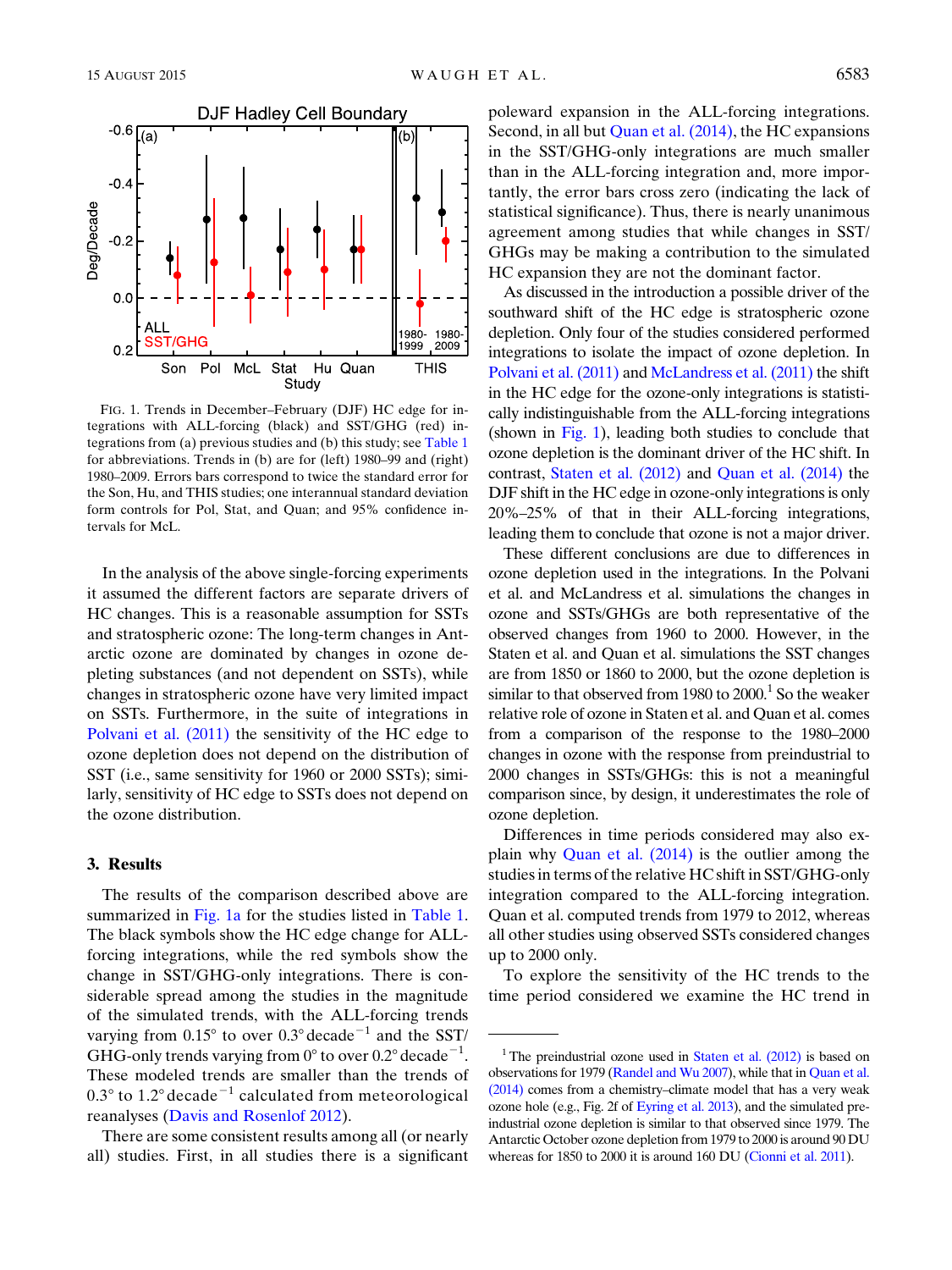<span id="page-3-0"></span>

FIG. 2. Ensemble-mean trends in DJF HC edge for GEOSCCM ALL-forcing (black) and SST/GHG-only (red) integrations. Solid lines show trends for 1980–99 and dashed lines show trends for 1980–2009.

10-member ensembles of ALL-forcing and SST-only transient (1979–2009) GEOSCCM integrations ([Garfinkel et al.](#page-5-10) [2015](#page-5-10)). These integrations use the same prescribed SSTs as [Quan et al. \(2014\)](#page-5-9), but GEOSCCM has interactive stratospheric chemistry whereas Quan et al. used prescribed ozone fields.

[Figure 2](#page-3-0) shows the evolution of the ensemble-mean HC edge for the ALL-forcing (black) and SST-only (red) GEOSCCM integrations from 1980 to 2009. In the ALL-forcing integrations there is a significant poleward expansion of the HC for both the 1980–99 and 1980– 2009 periods [\(Fig. 1b](#page-2-0)), with a magnitude similar to that in the ALL-forcing integrations of [Polvani et al. \(2011\),](#page-5-4) [McLandress et al. \(2011\),](#page-5-5) and [Hu et al. \(2013\)](#page-5-7). In contrast, for the SST-only integrations there is no significant trend over the period 1980–99, but a significant trend appears for the longer 1980–2009 period [\(Fig. 1b\)](#page-2-0). This indicates that the conclusion one draws on the role of SSTs depends sensitively on the period considered: SSTs had a negligible impact on the HC edge before 2000 but caused a significant shift in the HC edge if changes in SSTs up to 2009 are considered.

The sensitivity of the SST-only HC trends to time period can be related to differences in the trends of observed SSTs. [Figures 3a and 3b](#page-3-1) show the trends in SSTs for 1980–99 and 1980–2009. The most obvious difference between the 1980–99 and 1980–2009 SST trends is over the tropical eastern Pacific; the trends are small for 1980–99, but one can see a significant cooling for 1980–2009. This difference is due to a transition to a negative (cool) phase of the Pacific decadal oscillation (PDO) [\(Trenberth and Fasullo 2013](#page-5-16)), which can be clearly seen in the 1992–2009 SST trends ([Fig. 3c](#page-3-1)).

To examine how these changes in SSTs impact the HC we calculate the interannual covariance between the edge of the zonal-mean HC and SSTs at each grid point in the SST-only integrations (see [Fig. 3d](#page-3-1)). This figure shows that a poleward shift in the HC edge is associated with a cooling over the eastern Pacific and warmer SSTs in the subtropics and midlatitudes, consistent with previous studies linking poleward shifts to the negative phase of the PDO (e.g., [Lu et al. 2009](#page-5-3); [Grassi et al. 2012;](#page-5-17) [Allen et al. 2014](#page-4-2)). There is a striking agreement between the pattern of the 1992–2009 SST trends and the pattern associated with interannual HC edge variability ([Figs. 3c,d](#page-3-1)); hence a poleward shift in the HC edge

<span id="page-3-1"></span>

FIG. 3. Trends in observed DJF SSTs used in GEOSCCM integrations for (a) 1980–99, (b) 1980–2009, and (c) 1992–2009. (d) Interannual covariance between SSTs and HC edge. Contour interval is (a)–(c) 0.15 K decade<sup>-1</sup> and (d) 0.15, with zero contour suppressed in all panels and  $\pm 0.15$  contours also suppressed in (d) because such a correlation is not statistically significant at the 95% by a Student's t test.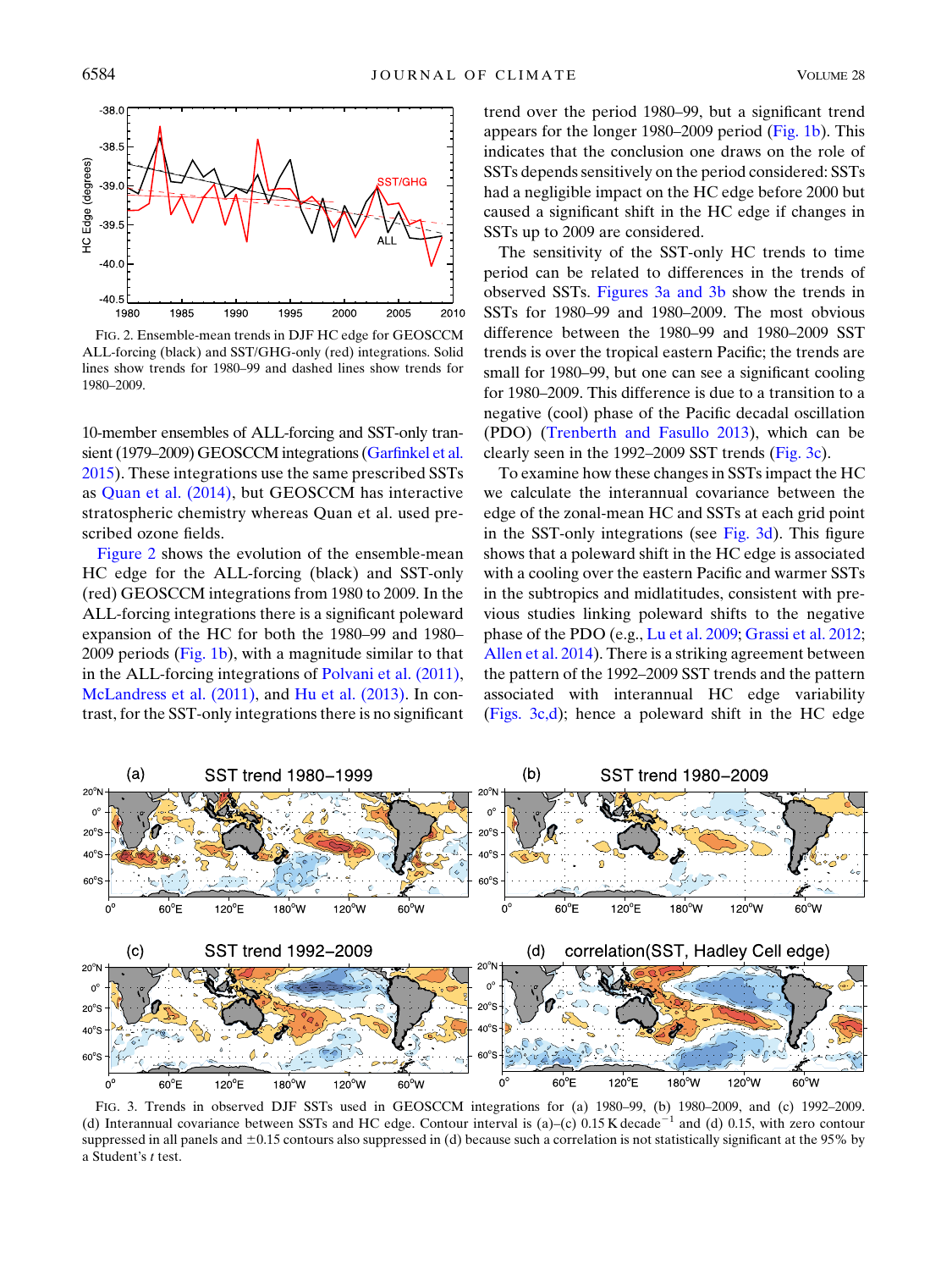during that period is to be expected in SST-only integrations (as is apparent in [Fig. 2\)](#page-3-0). In contrast, the SST trends from 1980–99 do not resemble the pattern that is associated with interannual variability, and consistent with this there are limited HC trends between 1980 and 1999.

Returning to the comparison between different studies; the GEOSSCM SST-only 1980–2009 trend is similar to that in the SST-only integrations of [Quan](#page-5-9) [et al. \(2014\)](#page-5-9) (see [Fig. 1](#page-2-0)), indicating the two different models produce a similar response of the HC to changes in SSTs. But, more importantly, the 1980–2000 trend in the GEOSCCM SST-only ensemble is, like other studies that considered SSTs changes up to 2000, statistically insignificant. Thus differences in the period considered can explain much of the variation in trends in SST-only integrations among studies.

## 4. Concluding remarks

A careful, quantitative comparison of studies that have used single-forcing model integrations to isolate the role of different factors on the HC expansion during austral summer shows much consistency, and the main inconsistencies can be attributed to differences in the ozone forcing and time periods considered in different studies. There is nearly unanimous agreement among studies that HC trends in integrations with only SSTs (or SSTs and GHGs) forcing are statistically insignificant over the ozone hole formation period, and much smaller than the statistically significant HC trends in ALLforcing integrations.

Studies that performed ozone-only integrations with Antarctic ozone depletion consistent with the time period for the ALL-forcing integrations indicate that ozone depletion is the dominant factor causing the HC expansion in austral summer in the last several decades of the twentieth century. [Staten et al. \(2012\)](#page-5-8) and [Quan](#page-5-9) [et al. \(2014\)](#page-5-9) reported limited impact of ozone depletion, but these studies used weak Antarctic ozone forcing in their model integrations and compared the depletion with the impact of SSTs/GHGs from the preindustrial period to the present day and, as a result, underestimated the impact of ozone on the HC. [Adam et al.](#page-4-0) [\(2014\)](#page-4-0) also claim that ozone depletion has limited impact on the HC trends. However, this was based on a regression analysis that assumes that all changes in the HC were related to changes in SSTs. The mean SSTs and Antarctic ozone time series are qualitatively similar over the last few decades (monotonically changing from 1979 to 1997, and basically flat afterward), and the HC changes attributed to mean SSTs in their analysis could equally be attributed to ozone depletion. The actual causality cannot be established from regression analysis.

While the evidence clearly points to stratospheric ozone depletion as the dominant driver of the summertime HC expansion over the ozone hole formation period (1979 to 1990s), SSTs have contributed to the HC expansion since the late 1990s. During this latter period the ozone hole has been roughly constant (excepting interannual variability), but large changes in the tropical and subtropical Pacific SSTs have forced the HC edge poleward. Hence, studies that end their trend calculations in 2009 or later find a significant role for SSTs, while studies that end their trend calculation in 2000 do not.

While the above analysis has clarified the relative roles of SSTs and ozone depletion in the simulated expansion of the HC during austral summer, it does not address the mechanism(s) involved. The changes is SSTs and ozone discussed above will both modify the meridional temperature gradients near the tropopause, and several mechanisms have been proposed for how this will alter the tropospheric circulation (e.g., [Gerber et al. 2012;](#page-5-18) [Garfinkel et al. 2013](#page-5-19), and references within) but the exact mechanism(s) involved remains unclear. Another unresolved issue is why models underestimate the observed expansion [the mean poleward shift in ALL-forcing runs is less than  $0.3^{\circ}$  decade<sup>-1</sup> for all studies [\(Fig. 1\)](#page-2-0), but the trends in reanalyses varies from  $0.3^{\circ}$  to  $1.2^{\circ}$  decade<sup>-1</sup> [\(Davis and Rosenlof 2012\)](#page-5-2)]. Part of the solution could be the need to correctly represent both the ozone hole and the tropical SSTs to simulate HC trends. Most previous studies have not done both. However, in some of the GEOSCCM integrations presented here, and some of the stratospheric-resolving CCMs in [Son et al. \(2010\),](#page-5-6) the HC trends approach the observed values.

Acknowledgments. This research was supported by the NSF under Grants ANT-1043307 and FESD-1338814 and by the Israel Science Foundation under Grant 1558/14. We thank Paul Staten for providing data from [Staten et al. \(2012\),](#page-5-8) and Thomas Reichler for helpful comments.

## REFERENCES

- <span id="page-4-0"></span>Adam, O., T. Schneider, and N. Harnik, 2014: Role of changes in mean temperatures versus temperature gradients in the recent widening of the Hadley circulation. J. Climate, 27, 7450-7461, doi:[10.1175/JCLI-D-14-00140.1.](http://dx.doi.org/10.1175/JCLI-D-14-00140.1)
- <span id="page-4-2"></span>Allen, R. J., J. R. Norris, and M. Kovilakam, 2014: Influence of anthropogenic aerosols and the Pacific decadal oscillation on tropical belt width. Nat. Geosci., 7, 270–274, doi[:10.1038/ngeo2091.](http://dx.doi.org/10.1038/ngeo2091)
- <span id="page-4-1"></span>Cionni, I., and Coauthors, 2011: Ozone database in support of CMIP5 simulations: Results and corresponding radiative forcing. Atmos. Chem. Phys., 11, 11 267–11 292, doi:[10.5194/acp-11-11267-2011.](http://dx.doi.org/10.5194/acp-11-11267-2011)